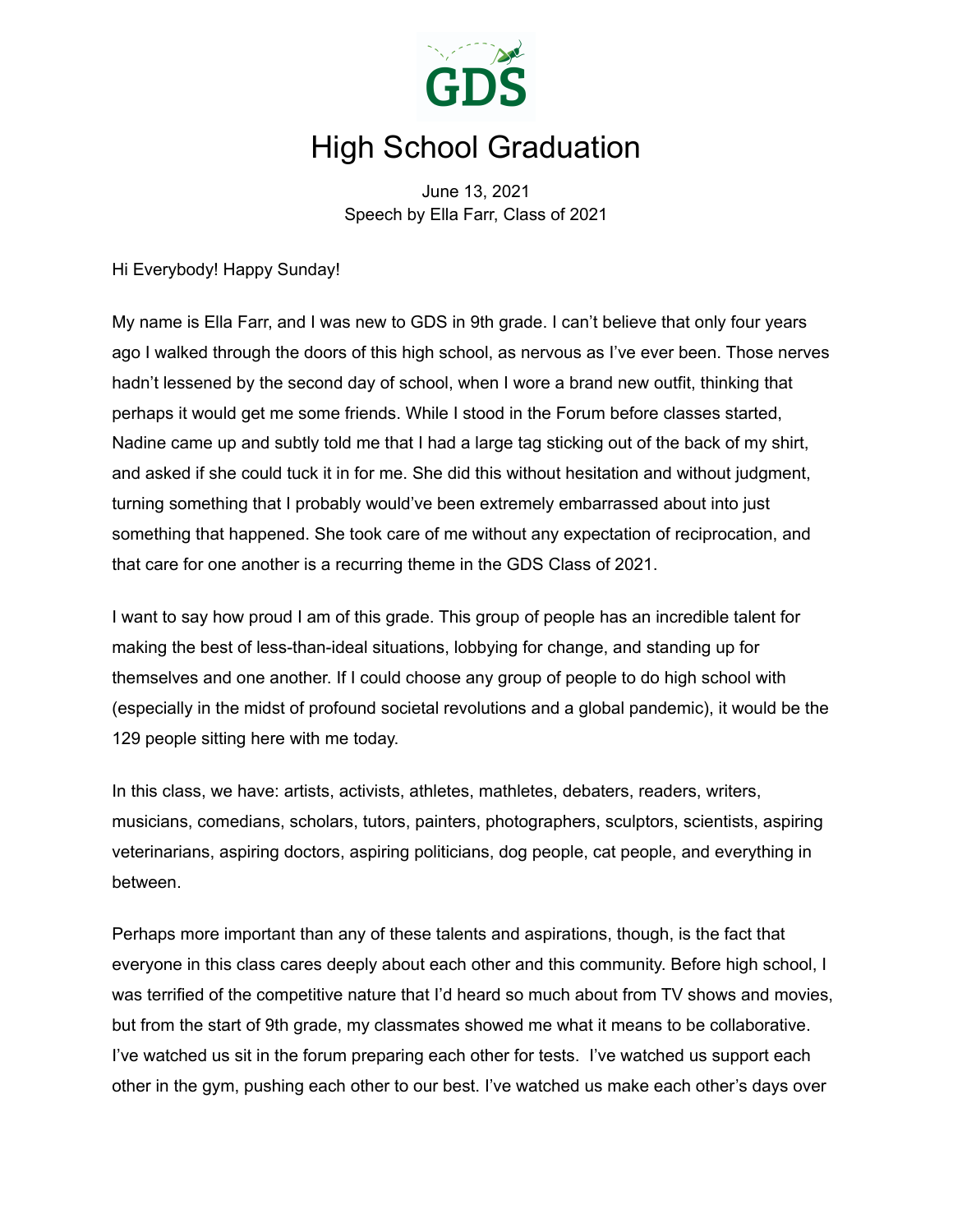and over by small compliments, and being the first one to help when someone drops all of their stuff. And, this class has taught me the power of class group chats -- places where we can vent about classes or ask for help studying. Our grade's power lies in these collaborative actions.

Not only did the Class of 2021 excel at a rigorous high school while still being kind to one another, but we also did so during an incredibly difficult time. I think it's fair to assume that none of us was expecting our last two years of high school to happen how they did. But the grace with which this grade transitioned our community online was remarkable, and, by taking care of ourselves and one another, got us to a place where we all get to be together for this graduation.

We are still nowhere close to perfect, of course, and we must be honest with ourselves about the effect we are having (or not having) on the world around us. Over the last four years, I have also learned from our community that the intent behind our actions does not equate to the impact others feel, or the outcome we have on the world. This has been and still is hard for me, because my impulse is to search for intent, in an effort to see the best in people, and because I hope that people search for the best in me. But, holding one another accountable and making an effort to move away from performative actions that don't actually do good are the only ways to improve ourselves and our communities.

Sometimes the effect of our actions is contrary to the world we say that we want. Today, for example, our three elected speakers do not reflect the racial diversity of our grade, which is not reflective of how valuable the diversity in our grade is to our community. Our intent does not match those outcomes. And, over the last four years, despite our efforts to build an inclusive and supportive community, there were incidents of hate speech that caused our peers to feel uncomfortable or unsafe at school. Again, our stated intent doesn't match our impact. Even in smaller, more day-to-day things, our goals differ from our actions: while many of us care strongly about the environment, our dependency on single use plastics as utensils and carriers actively adds to climate change.

Even as we try to do good, we must consistently push ourselves to do better. We have to be honest with ourselves and with each other about whether our words are turning into actions, and whether our actions are resulting in change or just making ourselves feel good.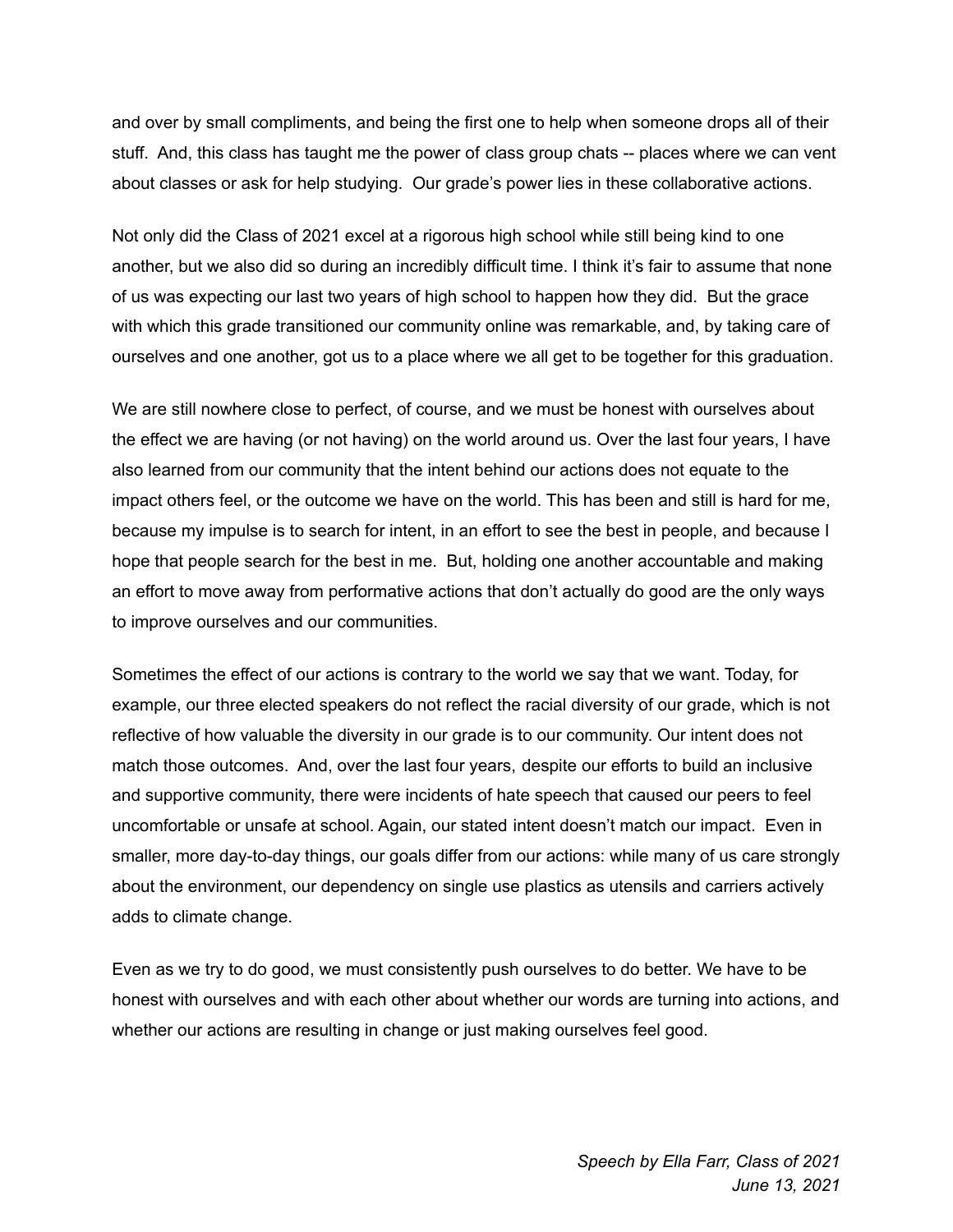The message I want to leave you with—the message that I have learned from YOU—is that we do have the power to learn, change, and grow. We will be the change that we want to see. As we leave our known space of GDS, I hope that we stay in touch with one another, and that we never stop supporting one another's efforts to become better, and to put good into the world. I hope that we continue to both take care of each other and to hold one another accountable, and help create a world that we will be proud to leave behind. I hope that we use our education and the lessons we have learned to advocate for ourselves and for others. I want the GDS Class of 2021 to continue to be a group that we are proud to have been a part of, and I know that all of these hopes and dreams are possible.

In closing, I want to say thank you. And I want to express that gratitude by trying to represent what I have been hearing and feeling from my classmates.

To our teachers: we are immensely grateful for all of the work, time, and effort you put into each and every one of our classes, especially during such an extraordinary year. You had to reinvent teaching and learning and you did. You are the reason that our families are tired of hearing about our philosophical discussions, or cool physics theories, or hard math problems.

To all the faculty, staff, and administrators who shaped our high school experience: I can't tell you how much we've learned from you. Outside of academics, the support, advice, and encouragement you have given us as we have tried to figure out who we are, what we want to do, and how to support each other have been some of the most meaningful experiences of high school. From concerts to games to food trucks to all night lock-ins at the school, we are incredibly grateful for the experiences you have given us.

To our families: Thank you for supporting us during these past four years. I'm sure it wasn't easy all the time, and that these past couple of years have challenged all of us, especially when we were learning from home, but we are so grateful for everything you have done to help us excel.

Lastly, I would like to say some personal thank yous:

To my family, neighbors, and other people I love: You made it possible for me to succeed in high school. I don't have the words to describe how much you each mean to me, or how much your